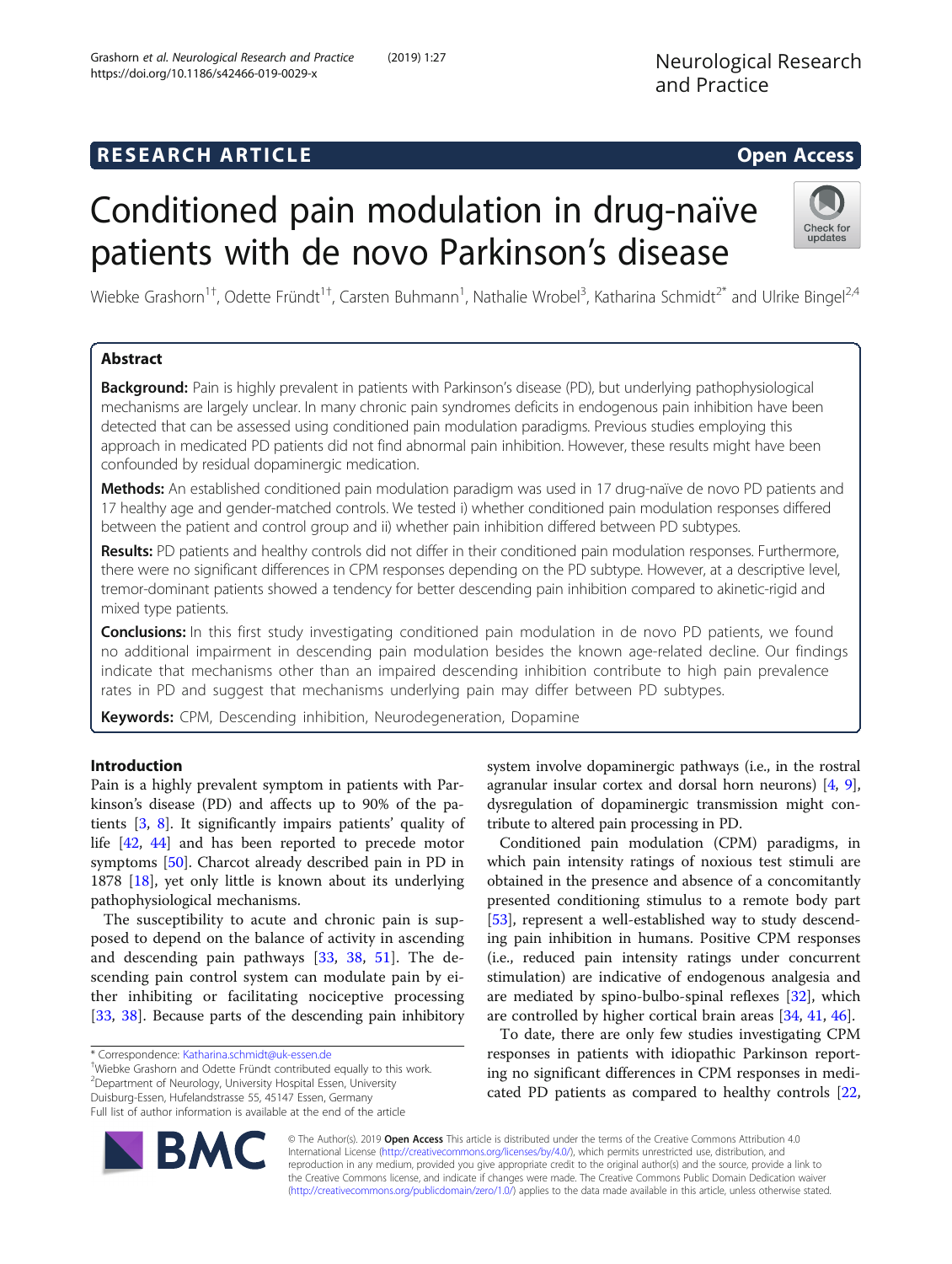<span id="page-1-0"></span>[23,](#page-8-0) [35\]](#page-8-0). Furthermore, over-night withdrawal of medication had no effect on CPM responses in PD patients [[22](#page-8-0), [23\]](#page-8-0). However, this washout phase might have been too short to sufficiently eliminate the dopaminergic medication. Although the plasma half-life period of dopamine agonists is relatively short (usually several hours) [\[7](#page-7-0)] and that of levodopa is generally estimated as 0.7 to 1.4 h  $[11]$  $[11]$ , the latter can last up to 7.9 days  $[15]$ . The residual dopaminergic concentration might therefore still have induced antinociceptive effects [\[4](#page-7-0)] and could have normalized a reduced CPM response in PD patients. A recent study in patients with restless leg syndrome suggested that antinociceptive/analgesic effects of dopamine are concentration-dependent [\[4](#page-7-0)]. Low dopaminergic concentrations induced antinociceptive effects via dopaminergic D2 receptors, whereas higher levels had pro-nociceptive effects based on the activation of D1 receptors [[4](#page-7-0), [40](#page-8-0)]. Dopamine could therefore either increase or decrease CPM responses in PD patients depending on its concentration and low concentrations might have led to decreased pain during the insufficient washout phase.

In order to avoid this and other treatment-related confounds, we studied CPM responses using an established paradigm [\[23](#page-8-0), [24,](#page-8-0) [46\]](#page-8-0) in drug-naïve de novo PD patients. Specifically, we investigated whether CPM responses differed between de novo PD patients and healthy controls. On the assumption that distinct patterns of neurodegeneration underlying different PD subtypes [\[39\]](#page-8-0) might affect pain modulation differentially, we also assessed the influence of the PD subtype on CPM responses, which has not been assessed in previous studies.

## Methods

## Participants

The study was conducted between 2011 and 2013 at the Department of Neurology at the University Medical Center Hamburg.

De novo PD patients were recruited from our movement disorders outpatient clinic (head: Prof. Carsten Buhmann) and had to fulfill the following inclusion criteria: (1) diagnosis of idiopathic PD according to the criteria of the UK PD Society Brain Bank, (2) Hoehn & Yahr scale  $\leq$  stage III [[27\]](#page-8-0), (3) naïve to dopaminergic medication ("de novo" patients), (4) age between 40 and 90 years, (5) no severe cognitive impairment (Parkinson Neuropsychometric Dementia Assessment (PANDA; [\[28](#page-8-0)]) instrument  $\geq$ 15), (6) no manifest depression or anxiety, (7) no acute pain or analgesic medication during the last 24 h, (8) no history of chronic pain disorders e.g. rheumatoid arthritis (PD specific chronic pain  $[16]$  $[16]$  $[16]$  was allowed), (9) no regular use of prescription analgesics, tranquilizers, antidepressants, pain modulating anticonvulsants (e.g. gabapentin or pregabaline), and (9) no pregnancy.

Healthy controls matched for age (+/− 3 years) and gender were recruited locally by announcement and had to fulfill the same inclusion criteria except for (1) and (2). This matched control group of the same size was used to calculate group comparisons to reveal potential abnormalities of measured parameters in the de novo group.

Out of the initially recruited sample size of 25 patients and 24 healthy controls, eight patients and seven healthy controls had to be excluded due to not fulfilling the inclusion criteria mentioned above or withdrawal from the study during the exposure to ice water. In detail, one patient decided to withdraw from the study, six had started dopaminergic medication at the day the study was performed, and one patient and seven healthy controls withdrew during the exposure to ice water. Only participants who finished the study were included into data analysis.

## Experimental protocol

In this study, we used an established CPM paradigm [[23,](#page-8-0) [24](#page-8-0), [46\]](#page-8-0), which combines painful heat stimuli as test stimuli (TS) with a cold pressor task as the conditioning stimulus (CS). Patients were informed about the study, its purpose, and the study protocol using a standardized protocol after a regular visit in our outpatient clinic. After answering their questions, inclusion criteria were checked and written information material was handed out.

In brief, the experimental procedures included an introductory session, which consisted of a clinical interview to check again all aforementioned inclusion criteria and re-evaluate the PD diagnosis, the assessment of Hoehn and Yahr stage, Unified Parkinson's Disease Rating Scale and PD subtype, filling in of questionnaires (see [Assessment of anxiety and depression](#page-3-0)), and the calibration of stimulus intensities (see [Instructions](#page-2-0) [and calibration procedure](#page-2-0)). This was followed by the a priori assessment of expectation ratings regarding possible changes of pain intensities during the application of the cold pressor task. Finally, the actual CPM paradigm was performed. The paradigm consisted of three blocks, in which six test stimuli each were applied to the right volar forearm. Pain ratings to these stimuli were obtained before (=block I), during (=block II) and after (=block III) a cold pressor task that was applied to the contralateral left leg during the second block. The experimental protocol is summarized in Fig. [1](#page-2-0). All experimental parts were performed on the same day in one single session usually a few days (weeks) after patients had been informed about the study in our outpatient clinic.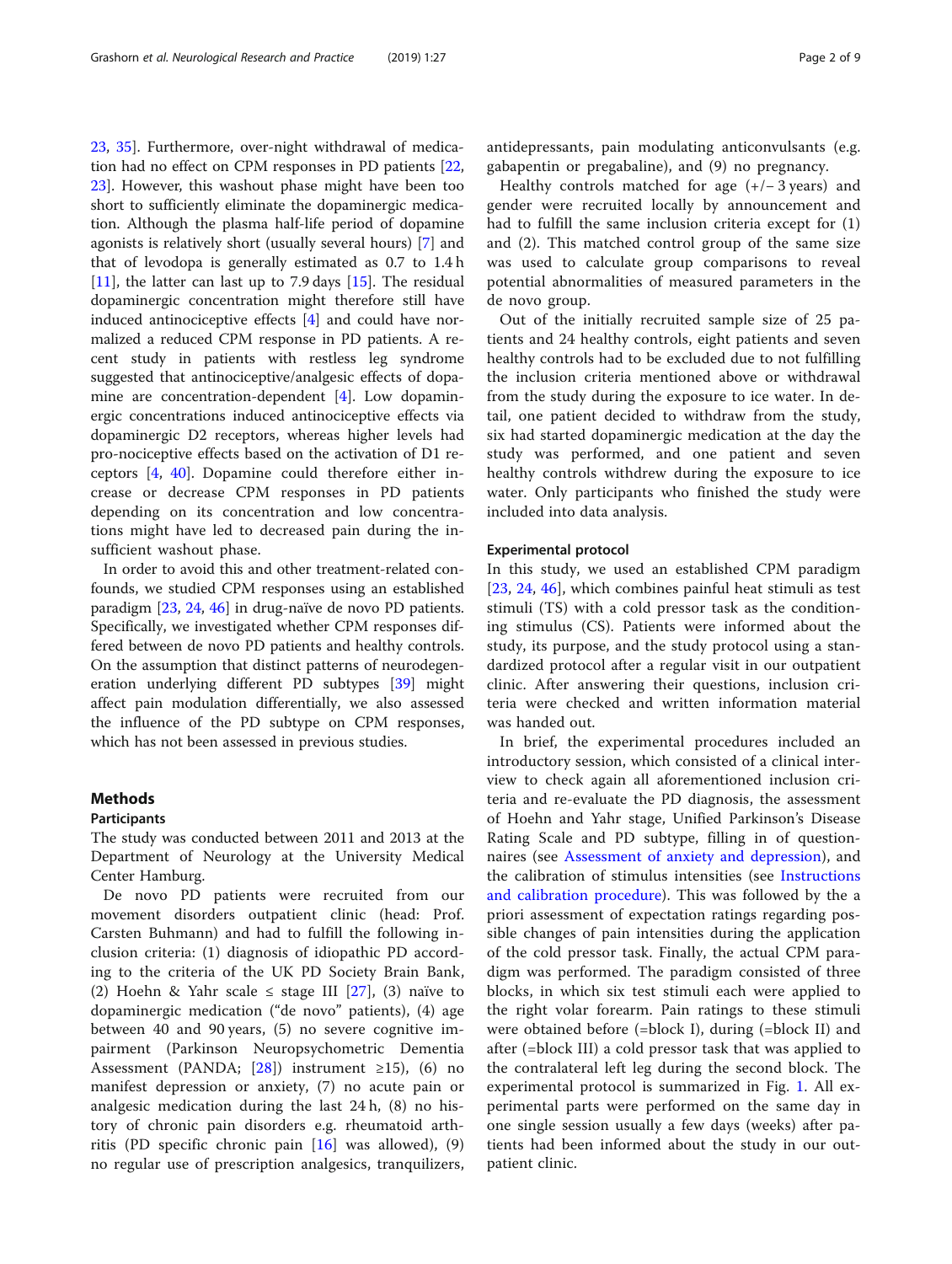<span id="page-2-0"></span>

## Instructions and calibration procedure

All participants were instructed using a standardized protocol. Participants were told that the purpose of the study was to characterize possible differences in the perception of two simultaneously applied painful stimuli comparing PD patients with healthy participants of the same age. First, participants were informed about the sequence of experimental procedures. These general instructions were followed by a clinical interview (both groups) checking all inclusion criteria. In the PD group, an experienced clinician re-evaluated the PD diagnosis and assessed the individual Hoehn and Yahr stage [\[26](#page-8-0)], Unified Parkinson's Disease Rating Scale (UPDRS [\[14](#page-7-0)]) score (total and motor score (part III)), and PD subtype. The PANDA [\[28\]](#page-8-0) tested for cognitive impairment. Subjects with scores < 15 were excluded to ensure a sufficient task comprehension and compliance. PD subtypes were classified clinically according to the German AWMF Guidelines ([www.awmf.org\)](http://www.awmf.org) as tremor-dominant  $(n = 9)$ , akinetic-rigid  $(n = 5)$  or mixed  $(n = 3)$  depending on the predominant motor symptom (tremor, bradykinesia/rigidity or an equal manifestation of both) that had to be predominant at symptom onset and over the course of disease. Both groups completed the HADS [[56\]](#page-8-0) as depression and anxiety can modulate pain perception [\[1](#page-7-0), [10\]](#page-7-0) and acute pain was assessed asking the patients for any pain they might have experienced during the 24 h prior to the experiment (in case subjects experienced pain during 24 h prior to the experiment subjects were excluded from the study). If subjects fulfilled the inclusion criteria (see [Participants](#page-1-0)) a calibration procedure was performed to determine the individual temperatures corresponding to a pain level of 50–60 on a 0–100 visual analogue scale [VAS, endpoints 0–100]. To this end, we applied 10 stimuli á  $6s$  each with different intensities ranging from 45.5–49.5 °C in a pseudo-randomized order to the right volar forearm, every temperature was presented once. Participants were asked to rate the intensity of each stimulus on a VAS, which was presented on a computer screen in front of the subjects and ranged from  $0 = \text{``no sensation''}$  to  $100 =$ "most intense pain imaginable". Two vertical white lines represented the two endpoints 0 and 100 of the VAS, a third white line was set at 25 labeled as "pain threshold" to assess non-painful sensations, which might occur during the cold pressor task as a result of an effective pain inhibition. Subjects indicated the pain intensity of each heat pain stimulus by moving a red bar between the two endpoints using two buttons of a computer mouse. Participants did have as much time as they needed to provide their ratings, the experiment continued afterwards. The maximum stimulation temperature was restricted to 49.5 °C in order to avoid any tissue damage. The calibration procedure ensured that all participants perceived the phasic heat pain stimuli (= test stimuli, TS) as comparably painful (VAS 50–60).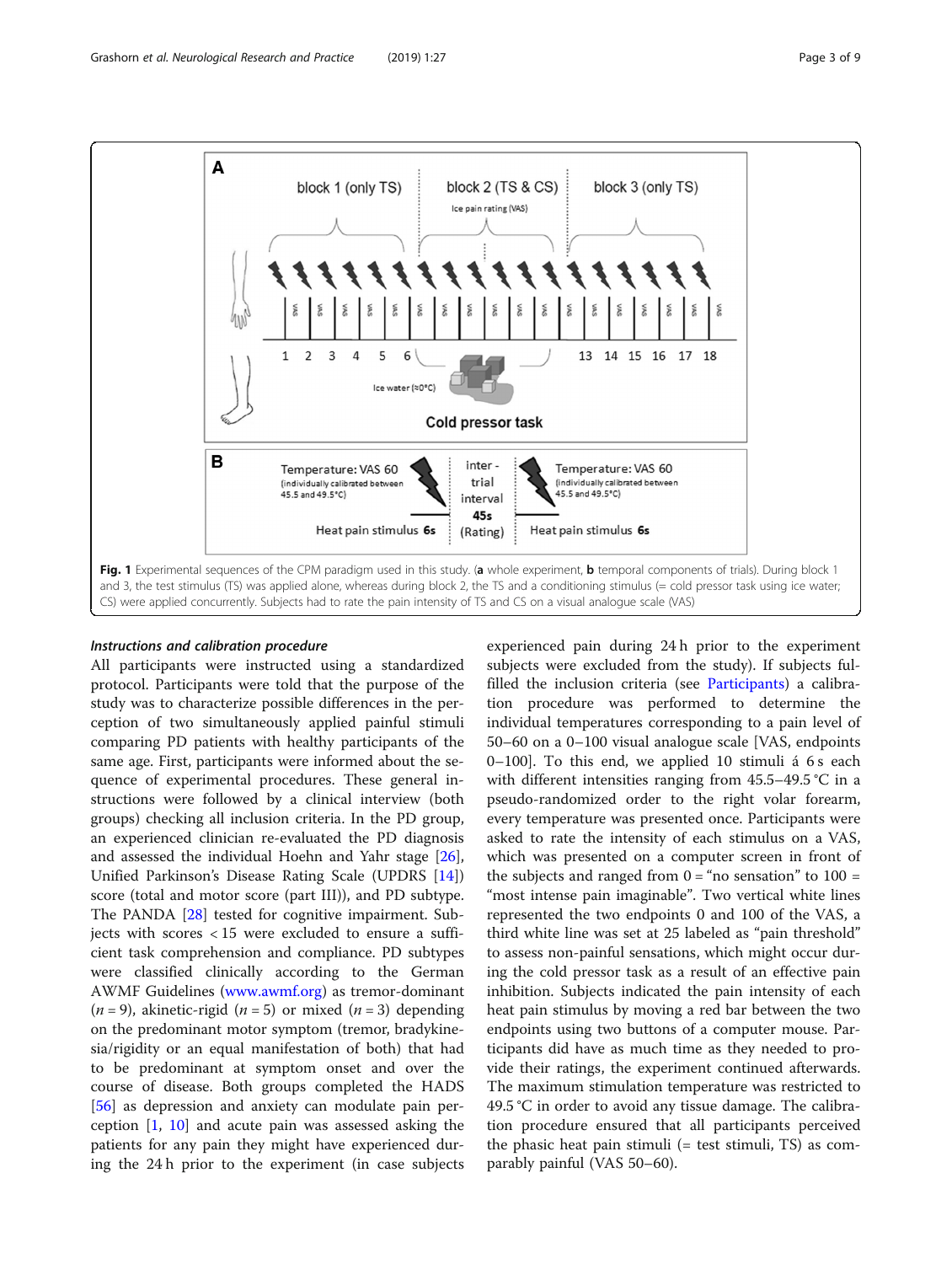<span id="page-3-0"></span>The application of the thermal stimuli, the presentation of the VAS and the recording of behavioral data was performed using the software "Presentation®" [\(www.neu](http://www.neurobs.com)[robs.com](http://www.neurobs.com)).

## Test stimulus

We used phasic heat pain stimuli as test stimuli (TS). The test stimuli were applied to the right volar forearm  $($   $\sim$  10 cm proximally from the wrist) using a 30x30mm Peltier-Thermode (TSAII, Medoc, Israel). Each stimulus had a duration of 6 s (baseline temperature 35 °C, ramp up and down 10 °C/second, destination temperature individually calibrated between 45.5 and 49.5 °C, interstimulus-interval  $\sim$  45 s). Pain ratings on the VAS were obtained immediately after each stimulus. A total of 18 test stimuli were applied. The first  $(=block I,$  stimulus 1 to 6) and the last six stimuli (= block III, stimulus 13 to 18) were applied without any other concomitant procedures. During the application of test stimuli 7 to 12 (=block II), the conditioning stimulus was applied.

## Conditioning stimulus

A cold pressor task was used as the conditioning stimulus (CS). After completion of the first block of 6 heat pain stimuli (block I), a message on the computer screen prompted the participants to immerse their left foot into a bath with ice water ( $\sim 0$  °C). The intensity of the conditioning stimulus was rated once in the middle of the cold pressor task (= after TS 9, block II) using a VAS presented on a computer screen with the same endpoint labels  $0 = \text{``no sensation''}$  and  $100 = \text{``most intense pain}$ imaginable" and a third white line set at 25 labeled as "pain threshold". At the end of block II, another message on the computer screen instructed the participants to take their foot out of the ice water. After taking their foot out of the ice water, participants positioned their foot in a towel on the floor next to the tub with ice water. Prior to the experiment, subjects were asked to focus their attention on the heat stimuli applied to the arm while having their foot immersed into the ice water and it was pointed out again that they could withdraw from the experiment at any time by telling the supervising experimenter. Finally, heat pain stimuli 13 to 18 (block III) were applied without concomitant painful stimulation to the foot.

## Assessment of individual expectation

Many cognitive and affective processes could influence CPM responses. However, expectations which are known to modulate pain have previously been suggested to affect CPM responses [\[12](#page-7-0), [21,](#page-8-0) [31](#page-8-0), [36\]](#page-8-0). Following the calibration procedure, prior to the actual experiment, patients were presented the following question on the computer screen: "How do you expect the pain applied to your arm to

change while you have your foot immersed into the ice water?" Participants were asked to indicate their expectations on a computerized VAS with the verbal anchors −  $1 =$ "no sensation" (=pain at the arm would be completely abolished during the cold pressor task),  $0 = \text{``no change''} (=$ no change of heat pain at the arm during the cold pressor task), and  $1 =$  "maximum pain" (=pain applied to the arm would get worse during the cold pressor task). Two vertical white lines represented the two endpoints − 1 ("no sensation") and 1 ("maximum pain") of the VAS, a third white line was set at 0 labeled as "no change". Subjects indicated their expectation by moving a red bar between the two endpoints using two buttons of a computer mouse. Participants did have as much time as they needed to provide their ratings. As in previous studies, no specific suggestions regarding the direction of possible changes were divulged [[12](#page-7-0)].

## Assessment of anxiety and depression

The Hospital Anxiety and Depression Scale (HADS) [[56](#page-8-0)] is a self-report questionnaire to assess anxiety and depression with 7 items per subscale. Each item is scored from 0 to 3 points so that scores of 21 points for each subscale depression and anxiety can be reached. Higher scores indicate higher symptom severity. Both subscales have been validated to have good sensitivity and specificity [\[5](#page-7-0)].

## Data analysis

Data analysis was performed using IBM SPSS 20.0. There was no missing data. Non-parametric tests were used in case the assumptions of variance homogeneity (Levene's test) and normal distribution (Kolmogorov-Smirnov test) were violated. For between-group comparisons between patients and controls, we used two-sample t-tests and non-parametric Mann-Whitney U tests.

CPM responses were calculated as the difference between mean pain ratings before and after the CS and mean pain ratings during the cold pressor task (CPM response = (mean pain ratings of blocks  $(1 + 3)$ ) – (mean pain rating of block 2)) as described in previous studies [[23](#page-8-0), [24,](#page-8-0) [46](#page-8-0)]. A positive CPM response indicates a reduction in pain perception during the cold pressor task and therefore signifies analgesia symbolizing effective descending pain inhibition mechanisms, whereas a negative CPM response shows an increase of pain ratings in block II.

As different methods to calculate CPM responses are described (for review see  $[43, 54]$  $[43, 54]$  $[43, 54]$  $[43, 54]$  $[43, 54]$ ), we also analyzed descending pain inhibition mechanisms in our participants using two other methods:

 $\bullet$  block 1 – block 2: possible differences between patients and controls regarding mean pain ratings of test stimuli before (=block 1) and during CS (= block 2)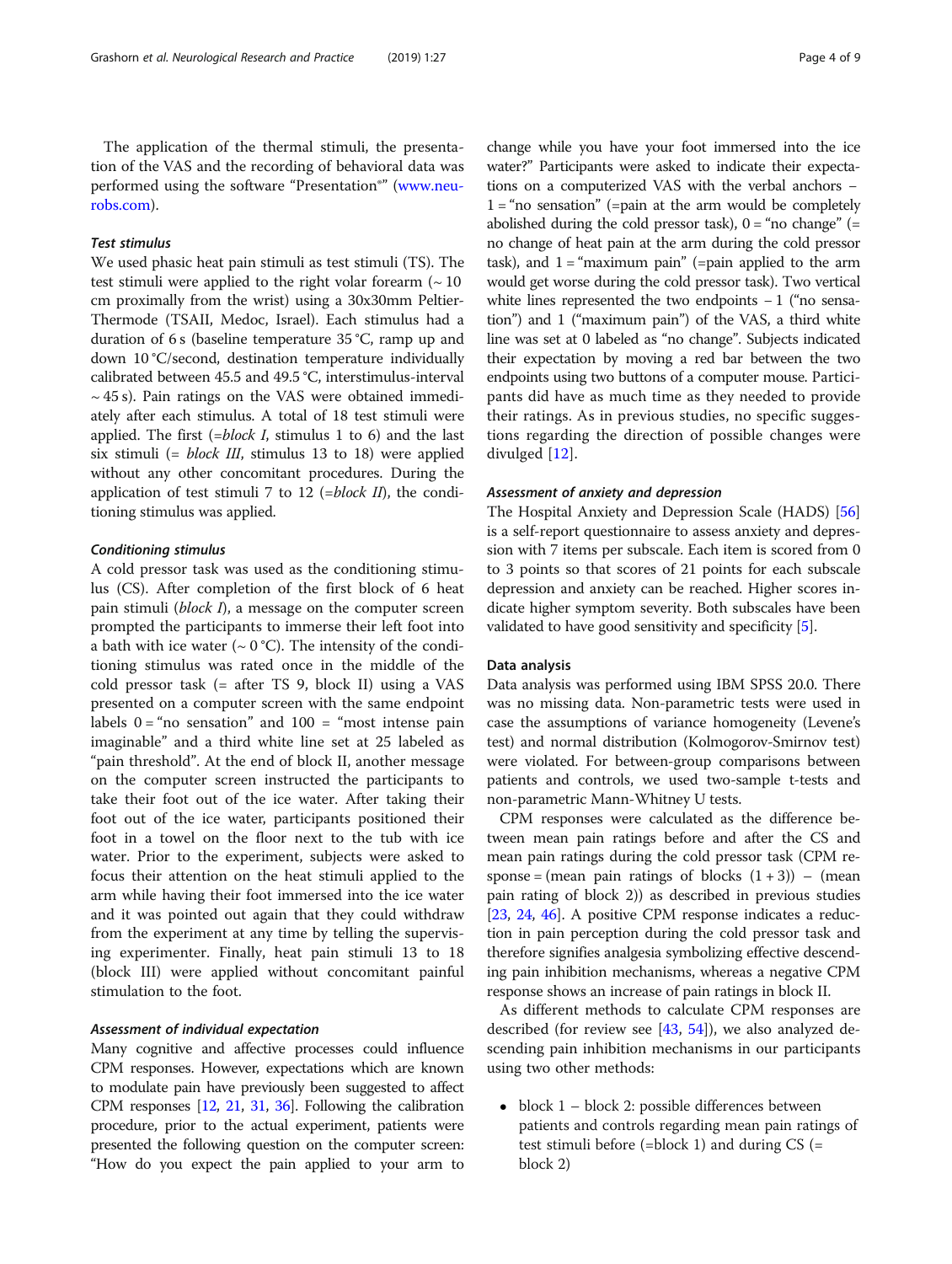$\bullet$  block 1 mean (stimulus1,2,3) – block 2 mean (stimulus1,2,3): possible differences between patients and controls regarding mean pain ratings of the first 3 test stimuli (mean of block 1 stimulus 1,2,3) and the first 3 stimuli of block 2 (mean of block 2 stimulus 1,2,3).

This data is presented in the Additional file 1.

To test for group-specific CPM responses in healthy controls and patients, separate one sample t-tests on CPM responses were performed for the PD group and the control group. Kruskal-Wallis tests were used for PD subtype analyses. Correlations were calculated using Pearson's (rvalue) or non-parametric Spearman's coefficients (rhovalue). P-values < 0.05 were considered as statistically significant. Test results were corrected for multiple comparisons using Bonferroni correction.

## Results

## Clinical and neuropsychiatric assessment

Seventeen de novo PD patients (mean 61.9 years +/− standard deviation (SD) 9.8, range 42–75) and 17 healthy controls (61.7+/− 9.8, range 45–75) matched in age  $(t(32) = -0.070, p = 0.945)$  and gender (each group: 10 male, 7 female) were included in the study. PD patient characteristics are given in Table 1. All group comparisons between patients and controls are given in Table [2.](#page-5-0) Mean PANDA scores differed significantly between both groups with lower PANDA scores in the patient group. Mann-Whitney U tests revealed a significant difference between the groups in the HADS depression subscore with higher scores in the patient group. HADS anxiety scores were comparable between both groups.

## Experimental parameters and expectation ratings

Stimulation temperatures and mean pain ratings in block 1 did not differ significantly between groups (see Table [2\)](#page-5-0). Mean cold pain ratings only differed by trend  $(p = 0.053)$  with slightly higher pain ratings in controls. Interestingly, expectation ratings differed between both groups. De novo patients expected the heat pain to be similar or slightly increased under concurrent ice stimulation, whereas controls expected it to be reduced. There was no significant correlation of expectation with any of the clinical scores (PANDA, HADS\_A, HADS\_ D, UPDRS total and motor score and symptom duration) or with CPM responses when pooling across groups and when analyzing these correlations for each group separately.

## CPM responses

CPM responses did not differ between controls and patients ( $p = 0.545$ , see Table [2](#page-5-0) and Fig. 2). Analyses of group-specific CPM responses using one sample t-tests revealed that neither patients  $(1.7+/- 6.7; t(16) = 1.058, p =$ 0.306) nor controls  $(3.1+/-6.4; t(16) = 1.989, p = 0.064)$ showed a significant CPM response.

CPM responses of the alternative calculation methods (a) block  $1 -$  block 2 and b) block 1 mean (stimulus1,2, 3) – block 2 mean (stimulus1,2,3)) are presented in the Additional file [1](#page-7-0).

## CPM responses and PD subtypes

Kruskal-Wallis tests revealed no significant differences between the 3 subtypes with respect to age, UPDRS scores, PANDA scores, the HADS subscales for anxiety and depression, stimulation temperature, mean pain intensity rating in block 1 and cold pain ratings. Tremor-dominant patients showed greater CPM responses ( $n = 9$ : 3.9+/-6.4

| Table 1 Clinical characteristics of de novo Parkinson patients |
|----------------------------------------------------------------|
|----------------------------------------------------------------|

| Parameters                                                                       | Patient characteristics $(n = 17)$<br>mean $+/-$ standard deviation [Min - Max]                     |
|----------------------------------------------------------------------------------|-----------------------------------------------------------------------------------------------------|
| Age                                                                              | 61.9 years $+/-$ 9.8 [42-75 years]                                                                  |
| Gender                                                                           | 10 male, 7 female                                                                                   |
| <b>Handedness</b>                                                                | 16 right-handed, 1 left-handed                                                                      |
| Hoehn & Yahr Scale (H & Y)                                                       | - H & Y stage I: 4 patients<br>- H & Y stage II/ II.5: 12 patients<br>- H & Y stage III: 1 patients |
| PD subtype                                                                       | - akinetic-rigid: 5 patients<br>- tremor-dominant: 9 patients<br>- mixed type: 3 patients           |
| Clinically most affected half of the body                                        | - right: 4 patients<br>- left: 13 patients                                                          |
| Disease duration (months since first time occurrence of symptoms prior to study) | 18 months +/- SD 15.8 [4-60 months]                                                                 |
| Unified Parkinson's Disease Rating Scale (UPDRS) – total score                   | $30.4 +/- 11.6$ [15-48]                                                                             |
| Unified Parkinson's Disease Rating Scale (UPDRS) – motor score                   | $21.2 +/- 8.3$ [9-33]                                                                               |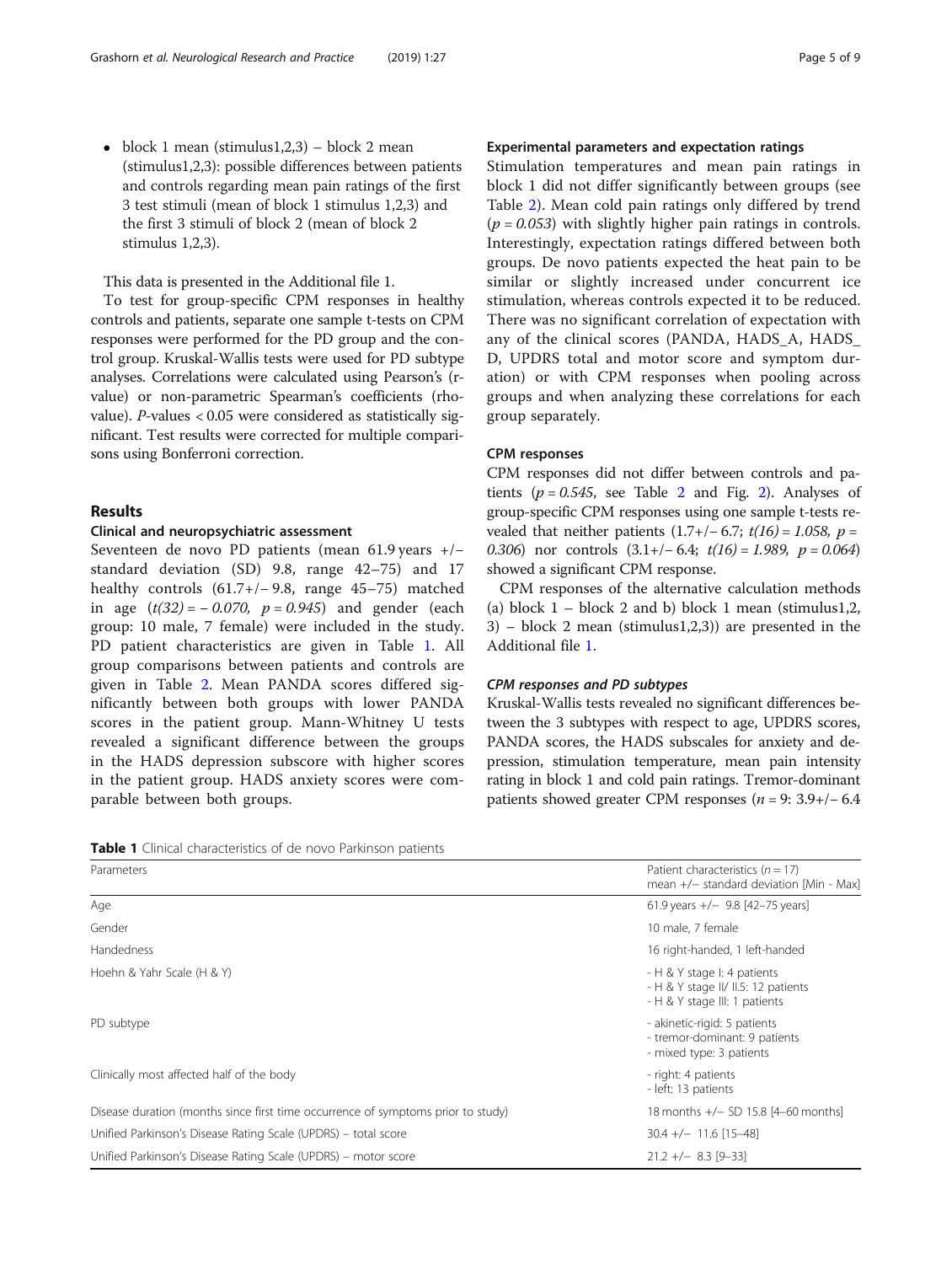<span id="page-5-0"></span>**Table 2** Main results for healthy subjects and de novo Parkinson patients (PD) in group comparison

| Parameters<br>(mean, standard deviation, [Min-Max]) | Healthy subjects<br>$(n = 17)$ | De novo Parkinson patients<br>$(n = 17)$ | Group comparison Healthy subjects vs. De novo<br>$(p$ -value) |
|-----------------------------------------------------|--------------------------------|------------------------------------------|---------------------------------------------------------------|
| Age                                                 | $61.7+/-$ 9.8 [45-75]          | $61.9 +/- 9.8 [42-75]$                   | $t(32) = -0.070$ , $p = 0.945$                                |
| Gender                                              | 10 male, 7 female              | 10 male, 7 female                        |                                                               |
| PANDA Score                                         | $24.6 +/- SD 3.0 [17-29]$      | $21.1 +/- 4.0$ [15-29]                   | $t(32) = 2.848, p = 0.008$                                    |
| HADS subscale depression                            | $1.3 +/- 1.3$ [0-4]            | $3.5 +/- 2.5$ [0-9]                      | $U = 227.5$ , $z = 2.901$ , $p = 0.003$                       |
| HADS subscale anxiety                               | $2.2 +/- 2.1$ [0-6]            | $4.5 +/- 4.3$ [0-14]                     | $U = 187.5$ , $z = 1.498$ , $p = 0.140$                       |
| Mean stimulation temperature                        | $48.2 +/- 0.8$ [47.0-49.5]     | $47.9 +/- 0.9$ [45.5-49.0]               | $U = 80.5$ , $z = -0.739$ , $p = 0.478$                       |
| Mean pain intensity<br>Block 1 [VAS 0-100]          | $55.9 +/-$ 8.8 [38.7-67.0]     | $60.8 +/- 12.1$ [37.8-86.8]              | $t(32) = -1.380, p = 0.177$                                   |
| Cold pain rating Block 2 [VAS 0-100]                | $74.8 +/- 18.3$ [29-97]        | $58.7 + / - 27.4$ [14-96]                | $t(27.874) = 2.023$ , $p = 0.053*$                            |
| Expectation<br>Rating Day 1 $[-1 \text{ to } +1]$   | $-0.2 + (-0.4 - 0.8 - 0.5)$    | $0.1 +/- 0.4 [-0.7 - 0.9]$               | $t(32) = -2.609$ , $p = 0.014$                                |
| CPM Magnitude                                       | $3.1 +/- 6.4 [-5.1 - 13.3]$    | $1.7 +/- 6.7 [-9.8 - 13.9]$              | $t(32) = 0.611$ , $p = 0.545$                                 |
|                                                     |                                |                                          |                                                               |

Significant results are marked in bold

Abbreviations: UPDRS Unified Parkinson's disease rating scale, HADS Hospital anxiety and depression score, PANDA Parkinson neuropsychometric

dementia assessment

 $* = P$ -value and degree of freedom corrected for unequal variances

[ $-5.1-13.9$ ]) compared to akinetic-rigid ( $n = 5$ : 0.4+/-8.1 [ $-9.8-10.8$ ]) and mixed subtype PD patients ( $n = 3$ : − 2.6+/− 2.5 [− 4.3–0.3]; see Fig. [3\)](#page-6-0). However, differences between groups did not reach statistical significance  $(H(2) = 2.287, p = 0.319)$ . One sample t-tests revealed no significant CPM response in none of the subtypes (all  $p > 0.100$ ).

## Correlations of CPM responses with other parameters

There were no correlations between CPM responses and other parameters investigated in this study neither in patients nor in controls. As expected, in the patient group, UPDRS total and motor score correlation ( $r = 0.968$ ,  $p <$ 0.001) as well as HADS\_A and HADS\_D correlation were very high (*rho* = 0.801,  $p = 0.000$ ).



## **Discussion**

In this study, we used a well-established CPM paradigm to investigate endogenous pain modulation in drug naïve de novo PD patients. Our results do not show any significant differences between CPM responses of de novo PD patients and healthy subjects matched for age and gender, indicating no additional impairment of descending pain inhibition in PD besides the known age-related decline in CPM responses [[13](#page-7-0), [24](#page-8-0), [31](#page-8-0), [52\]](#page-8-0). In this study, we have chosen an established CPM paradigm that has been applied in previous studies [\[23,](#page-8-0) [24,](#page-8-0) [46](#page-8-0)]. However, several different methods to calculate CPM response are described [\[43](#page-8-0), [54](#page-8-0)]. Here, using two alternative calculation methods revealed the same result, i.e. similar CPM responses in de novo PD and healthy controls (see Additional file [1\)](#page-7-0). However, it should be noted that we did not find a significant CPM effect in the healthy controls.

Our finding is in line with previous CPM studies in medicated PD patients [\[22](#page-8-0), [23](#page-8-0), [35](#page-8-0)] reporting no differences in CPM responses between PD patients undergoing temporary withdrawal from dopaminergic medication and healthy controls. This result should be interpreted cautiously with view to the relatively small sample sizes in our and in previous studies. Nevertheless, together, these findings suggest that neither dopaminergic degeneration per se nor the dopaminergic antiparkinsonian medication have relevant effects on descending pain inhibition in PD patients, which renders it unlikely that the high prevalence of pain in PD [[3\]](#page-7-0) is the result of impaired descending pain modulation. However, the CPM paradigm used in our study is only one experimental way to assess the capacity for endogenous pain control and non-significant findings cannot rule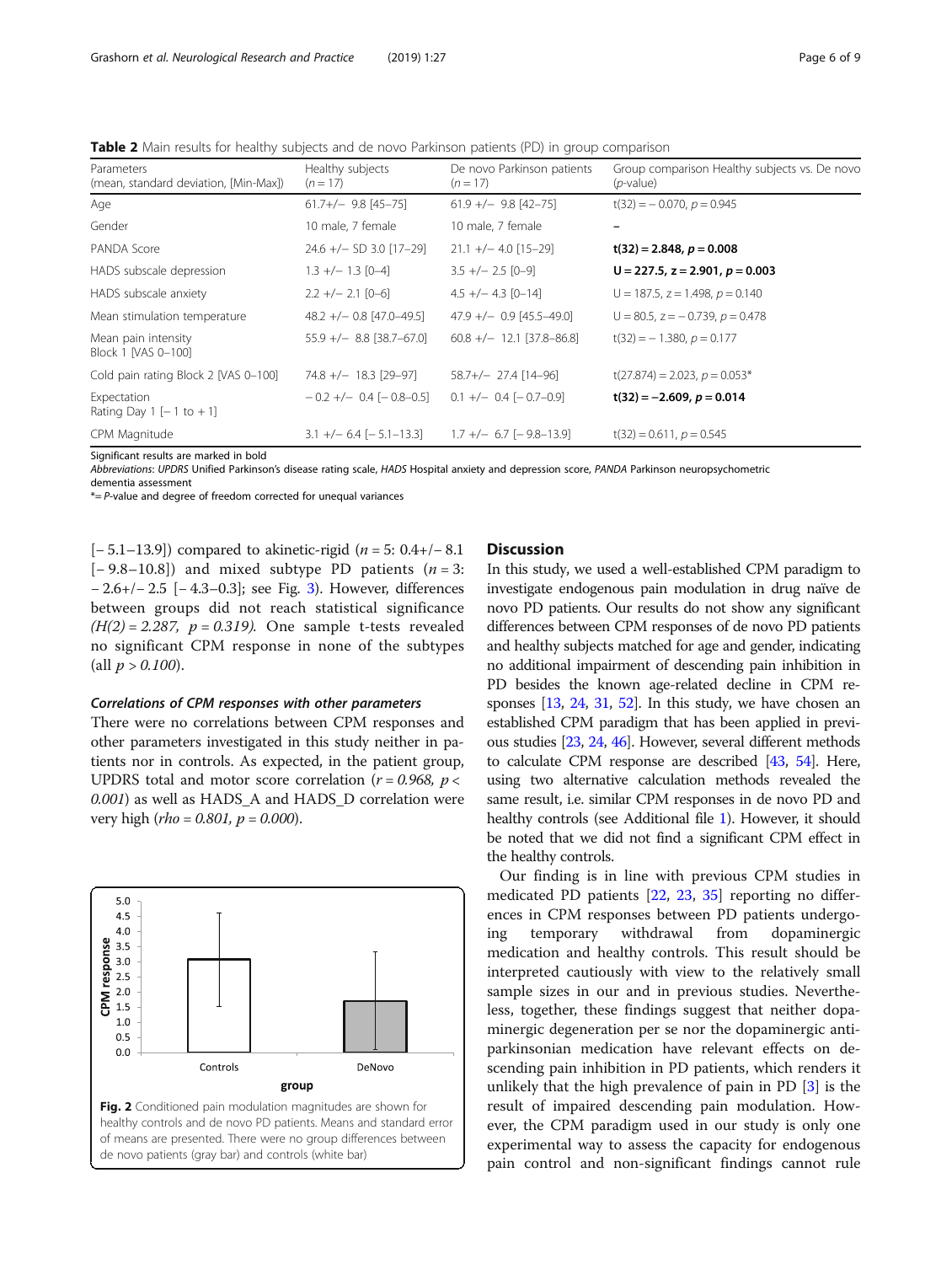<span id="page-6-0"></span>

out neurobiological differences in this system between PD patients and healthy controls.

It is also possible that the lack of CPM response differences between PD patients and healthy controls results from pooling PD patients across subtypes, which might vary with respect to endogenous pain control. In order to investigate whether the capacity for endogenous pain modulation varied between PD subtypes, we compared CPM responses between patients with tremor-dominant, akinetic-rigid and mixed type PD. Although differences between groups failed to reach statistical significance, it seems noteworthy that CPM responses were stronger in the tremor-dominant type than the akinetic-rigid and mixed type.

As musculoskeletal pain, the most common painful sensation in PD  $[17]$  with prevalence up to 70%  $[3]$ , is frequently associated with rigidity [\[17](#page-7-0)], akinetic-rigid patients might hypothetically be more likely to suffer from chronic pain than other subtypes. Given that these patients are also more impaired due to faster disease progression, higher frequency of motor fluctuations, a greater risk of cognitive dysfunction [\[2](#page-7-0)] and depression [\[47](#page-8-0)] compared to other PD subtypes, it is conceivable that the more extensive neurodegeneration in the akinetic-rigid subtype [\[39\]](#page-8-0) also involves brain areas relevant for pain processing and modulation. Future studies on larger patient samples should therefore further explore potential subtype differences in CPM responses. As it is conceivable that CPM subtype differences might develop over the time and with disease progression, these future studies should also include PD patients with longer disease durations where potential subtype differences might be more pronounced. Moreover, in future studies with larger sample sizes, a Bayesian statistical approach would represent an appropriate way to provide more insights into potential group differences, or their absence, and PD subtypes. For that, bigger sample sizes are needed. We are aware that our subgroups are very small and that our results are not statistically significant, yet by publishing this data, we hope to draw attention to this topic of possible differences between PD subtypes.

Given the absence of significant CPM response differences between PD patients and healthy controls, abnormalities in other mechanisms involved in pain perception or pain processing in PD might be more conclusive to explain clinical pain in PD. For instance, there is first evidence for an abnormal central processing of nociceptive input [[48\]](#page-8-0) and abnormal brain activation in areas involved in pain processing in PD  $[6]$  $[6]$ . The attenuation of pain during deep brain stimulation of central brain structures, such as the globus pallidus or nucleus subthalamicus [[30](#page-8-0)], also supports the hypothesis of altered central pain processing in PD. However, changes in structures such as epidermal nerve fibres / Meissner corpuscles [[37](#page-8-0)] or unmyelinated nerve fibers [\[29\]](#page-8-0) also point towards a contribution of the peripheral nervous system.

The temporal profile of pain in PD is highly variable with patients reporting pain even prior to the occurrence of motor symptoms [\[45,](#page-8-0) [50](#page-8-0)] on the one hand and pain especially dystonic pain [[20\]](#page-7-0) - developing under dopaminergic medication  $[17, 45]$  $[17, 45]$  $[17, 45]$  $[17, 45]$  on the other hand. This indicates that pain due to dopaminergic degeneration and pain resulting from anti-parkinsonian medication might be based on different mechanisms. Furthermore, dopaminergic medication shows different effects on different types of pain in PD. For instance, levodopa increases dystonic pain [\[49\]](#page-8-0), but improves musculoskeletal pain [[25](#page-8-0)]. Future studies should therefore differentiate between different types of pain in PD (e.g. according to Ford et al. [\[17\]](#page-7-0)) in order to investigate etiological mechanisms underlying the different types of pain.

Finally, also handedness or disease-specific body side dominancy might have influenced our results. As we used a standardized protocol, test stimuli were by defaults applied to the right arm and conditioning stimuli to the contralateral left leg. However, other researchers have used the right body side for stimulation [\[19\]](#page-7-0) without explicitly looking at handedness or disease-specific body side dominancy. Therefore, future studies should incorporate a both-sided testing to also assess a) the influence of handedness / hand-dominancy, since nearly all of our patients were right-handed, which has been described to potentially affect experimental pain sensitivity [[43\]](#page-8-0) and b) the impact of the most affected body side (13 out of 17 patients were most effected on their left side) as one previous study has found an increased sensory response causing hyperalgesia in patients with predominantly leftsided PD after dopaminergic medication [[22](#page-8-0)].

It should further be noted as a limitation to our study that unfortunately, after we had already obtained the data for this study, new recommendations regarding protocols for testing CPM have been published, which should be applied in future studies [\[55](#page-8-0)]. However, our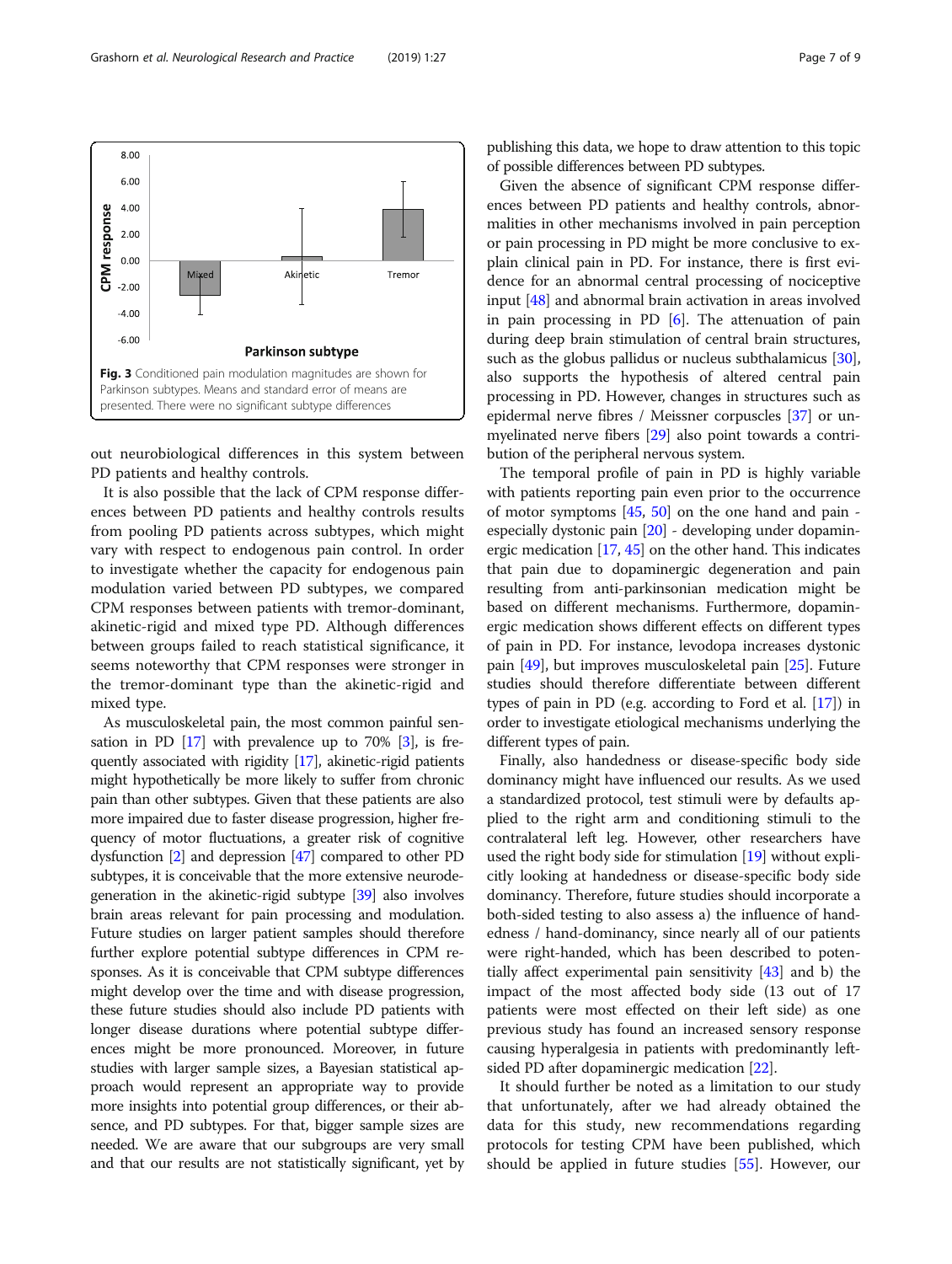<span id="page-7-0"></span>study still strictly followed a previously published standardized protocol.

## Conclusion

Our study, which is the first to study descending pain inhibitory mechanisms in de novo PD patients, provides further evidence against the assumption that PD is associated with a general deficit in pain regulation beyond the known age-related decline and suggests that mechanisms other than abnormalities in descending pain inhibition might explain the high pain prevalence in PD. Although differences between PD subgroups failed to reach statistical significance, stronger CPM responses in the tremordominant subtype point towards potential subgroup differences. Together, our results highlight the need for future studies in larger patient samples to elucidate the pathophysiological underpinnings of pain in PD.

## Additional file

[Additional file 1:](https://doi.org/10.1186/s42466-019-0029-x) Supplementary Material. (DOCX 20 kb)

## Abbreviations

CPM: Conditioned pain modulation; CS: Conditioning stimulus; HADS: Hospital Anxiety and Depression Score; PANDA: Parkinson Neuropsychometric Dementia Assessment; PD: Parkinson's disease; TS: Test stimulus; UPDRS: Unified Parkinson's Disease Rating Scale; VAS: Visual analogue scale

#### Acknowledgements

Thanks to Katharina Wesemann and Sabrina Diedrich for their support. There were no conflicts of interest.

#### Authors' contributions

WG and UB designed the study. WG and OF recruited patients, acquired and analyzed data, and wrote the manuscript. CB recruited patients and analyzed data. NW, KS, and UB analyzed data and wrote the manuscript. All authors read and approved the final manuscript.

## Funding

This study was supported by grants from the German Parkinson's Disease foundation (dpv), from the German Research Foundation (SFB 936/1) and from the LIIRA Grant by Pfizer. The study sponsors had no role in the study design; in the collection, analysis, and interpretation of data; in the writing of the report; and in the decision to submit the paper for publication.

## Availability of data and materials

The datasets used and analyzed during the current study are available from the corresponding author on reasonable request.

## Ethics approval and consent to participate

The study was conducted in accordance with the Declaration of Helsinki and approved by the local Ethics Committee of the Medical Council in Hamburg (PV3899, December 2011).

## Consent for publication

All participants gave written informed consent for participation and publication of the data and were free to withdraw from the study at any time. No individual data was recorded or published.

## Competing interests

The authors declare that they have no competing interests.

#### Author details

<sup>1</sup>Department of Neurology, University Medical Center Hamburg - Eppendorf, Martinistr. 52, 20246 Hamburg, Germany. <sup>2</sup>Department of Neurology University Hospital Essen, University Duisburg-Essen, Hufelandstrasse 55, 45147 Essen, Germany. <sup>3</sup>Karolinska Institutet, 171 77 Stockholm, Sweden.<br><sup>4</sup>Envin L. Habb Institute for magnetic resonance imaging. Essen German <sup>4</sup> Erwin L. Hahn Institute for magnetic resonance imaging, Essen, Germany.

## Received: 10 April 2019 Accepted: 6 June 2019 Published online: 26 August 2019

#### References

- 1. Arnow, B. A., Hunkeler, E. M., Blasey, C. M., Lee, J., Constantino, M. J., Fireman, B., Kraemer, H. C., Dea, R., Robinson, R., & Hayward, C. (2006). Comorbid depression, chronic pain, and disability in primary care. Psychosomatic Medicine, 68(2), 262–268.
- 2. Baumann, C. R., Held, U., Valko, P. O., Wienecke, M., & Waldvogel, D. (2014). Body side and predominant motor features at the onset of Parkinson's disease are linked to motor and nonmotor progression. Movement Disorders, 29(2), 207–213.
- 3. Beiske, A. G., Loge, J. H., Ronningen, A., & Svensson, E. (2009). Pain in Parkinson's disease: Prevalence and characteristics. Pain, 141(1-2), 173-177.
- 4. Benarroch, E. E. (2008). Descending monoaminergic pain modulation: Bidirectional control and clinical relevance. Neurology, 71(3), 217–221.
- 5. Bjelland, I., Dahl, A. A., Haug, T. T., & Neckelmann, D. (2002). The validity of the hospital anxiety and depression scale. An updated literature review. Journal of Psychosomatic Research, 52(2), 69–77.
- 6. Brefel-Courbon, C., Payoux, P., Thalamas, C., Ory, F., Quelven, I., Chollet, F., Montastruc, J. L., & Rascol, O. (2005). Effect of levodopa on pain threshold in Parkinson's disease: A clinical and positron emission tomography study. Movement Disorders, 20(12), 1557–1563.
- 7. Brooks, D. J. (2000). Dopamine agonists: Their role in the treatment of Parkinson's disease. Journal of Neurology, Neurosurgery, and Psychiatry, 68(6), 685–689.
- 8. Buhmann, C., Wrobel, N., Grashorn, W., Fruendt, O., Wesemann, K., Diedrich, S., & Bingel, U. (2017). Pain in Parkinson disease: A cross-sectional survey of its prevalence, specifics, and therapy. Journal of Neurology, 264(4), 758–769.
- 9. Burkey, A. R., Carstens, E., & Jasmin, L. (1999). Dopamine reuptake inhibition in the rostral agranular insular cortex produces antinociception. The Journal of Neuroscience, 19(10), 4169–4179.
- 10. Castillo, R. C., Wegener, S. T., Heins, S. E., Haythornthwaite, J. A., Mackenzie, E. J., Bosse, M. J., & Group LS. (2013). Longitudinal relationships between anxiety, depression, and pain: Results from a two-year cohort study of lower extremity trauma patients. Pain, 154(12), 2860-2866.
- 11. Contin, M., & Martinelli, P. (2010). Pharmacokinetics of levodopa. Journal of Neurology, 257(Suppl 2), S253–S261.
- 12. Cormier, S., Piche, M., & Rainville, P. (2013). Expectations modulate heterotopic noxious counter-stimulation analgesia. The Journal of Pain, 14(2), 114–125.
- 13. Edwards, R. R., Fillingim, R. B., & Ness, T. J. (2003). Age-related differences in endogenous pain modulation: A comparison of diffuse noxious inhibitory controls in healthy older and younger adults. Pain, 101(1-2), 155-165.
- 14. Fahn, S. E. R. (1987). UPDRS program members. Unified Parkinsons disease rating scale. In S. MC Fahn, M. Goldstein, & D. B. C (Eds.), Recent developments in Parkinsons disease (Vol. 2, pp. 153–163). Florham Park: Macmillan Healthcare Information.
- 15. Fahn, S., Oakes, D., Shoulson, I., Kieburtz, K., Rudolph, A., Lang, A., Olanow, C. W., Tanner, C., Marek, K., & Parkinson Study, G. (2004). Levodopa and the progression of Parkinson's disease. The New England Journal of Medicine, 351(24), 2498–2508.
- 16. Ford, B. (2009). Parkinson disease: Pain in Parkinson disease: The hidden epidemic. Nature Reviews. Neurology, 5(5), 242–243.
- 17. Ford, B. (2010). Pain in Parkinson's disease. Movement Disorders, 25(Suppl 1), S98–S103.
- 18. Garcia-Ruiz, P. J., Chaudhuri, K. R., & Martinez-Martin, P. (2014). Non-motor symptoms of Parkinson's disease a review...from the past. Journal of the Neurological Sciences, 338(1–2), 30–33.
- 19. Gerdelat-Mas, A., Simonetta-Moreau, M., Thalamas, C., Ory-Magne, F., Slaoui, T., Rascol, O., & Brefel-Courbon, C. (2007). Levodopa raises objective pain threshold in Parkinson's disease: A RIII reflex study. Journal of Neurology, Neurosurgery, and Psychiatry, 78(10), 1140–1142.
- 20. Goetz, C. G., Tanner, C. M., Levy, M., Wilson, R. S., & Garron, D. C. (1986). Pain in Parkinson's disease. Movement Disorders, 1(1), 45–49.